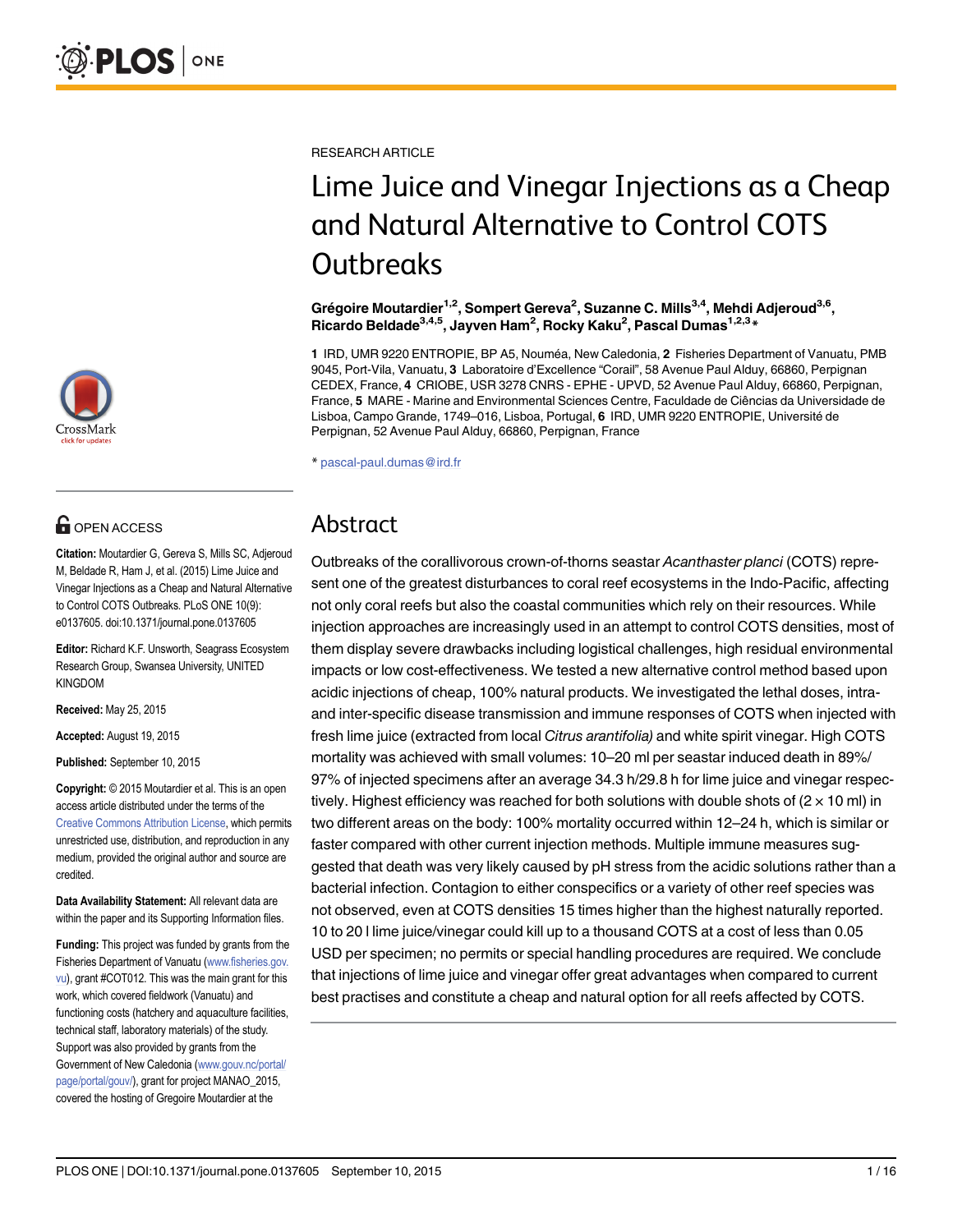<span id="page-1-0"></span>

Fisheries Department of Vanuatu during his MSc. The funder had no role in study design, data collection and analysis, decision to publish, or preparation of the manuscript. Support was also provided by grants from the LabEx Corail ([www.labex-corail.fr/\)](http://www.labex-corail.fr/), grant for project DYNACANTH-2015, covered the field trip of Dr. Suzanne Mills in Vanuatu during the project. The funder had no role in study design, data collection and analysis, decision to publish, or preparation of the manuscript. Support was also provided by grants from the Agence Nationale de la Recherche (ANR-11-JSV7-012-01 "Live and Let Die", Suzanne C. Mills) and the Fundação para a Ciência e Tecnologia (SFRH/BPD/26901/2006, Ricardo Beldade) provided additional support. The funder had no role in study design, data collection and analysis, decision to publish, or preparation of the manuscript.

Competing Interests: The authors have declared that no competing interests exist.

#### Introduction

At low density, the corallivorous crown-of-thorns seastar (COTS), Acanthaster planci (Linnaeus 1758) is an integral part of coral reef ecosystems. Yet, population outbreaks of this species represent the most severe biological disturbance experienced by coral reefs across the Indo-Pacific, from the coast of South Africa to the Gulf of California  $[1-5]$  $[1-5]$  $[1-5]$  $[1-5]$ . Outbreaks of COTS cause widespread damage to reef-building corals  $[6, 7]$  $[6, 7]$  $[6, 7]$  $[6, 7]$  and the cascading effects from coral loss can severely harm the entire coral community  $[8-11]$  $[8-11]$  $[8-11]$ . In most Pacific countries where local people depend upon coral reefs for their livelihood, COTS constitute a recurrent threat to food security and the coastal communities' lifestyle. There is historical evidence that coral reefs can recover from COTS outbreaks; however, given the current widespread declines in coral cover, they drive even more pressure on already weakened systems  $[12-13]$  $[12-13]$  $[12-13]$  $[12-13]$  $[12-13]$ . For example, it is predicted that the absence of COTS alone would reverse the currently declining curve of coral cover on the Great Barrier Reef [[14](#page-13-0)]. Furthermore, the frequency of COTS outbreaks has been increasing over recent decades [\[15](#page-13-0)–[17\]](#page-13-0) and the outbreaks themselves are reaching record-breaking levels (e.g. 53 750 ind.km<sup>-2</sup> [ $18$ ]).

Currently, the impacts of COTS outbreaks can only be limited through direct human intervention. While numerous approaches have been developed over the last few decades (see review [\[19](#page-13-0)]), manual collection followed by disposal ashore is the most common technique used across the Pacific. It is one of the most robust methods to regulate COTS outbreaks, at least on a small scale [\[20](#page-13-0)]. Nevertheless, hand-removal may not be appropriate for severe outbreaks and/or large affected areas, as it requires significant manpower, long-term commitment and entails a high risk of injury for the participants. Injection approaches—where COTS are injected with a variety of noxious solutions—are increasingly used, as they are highly cost-effective and fairly safe when handled correctly [[21](#page-13-0)]. However, they also include drawbacks: most solutions injected over recent decades were not only noxious for COTS but for the coral community as well. For example, formalin, ammonium hydroxide and sodium bisulphate were repeatedly used in Micronesia in the 70's in an attempt to control COTS [\[22](#page-13-0), [23,](#page-13-0) [24](#page-13-0)]. Yet, injections with sodium bisulphate are required at such high concentrations that they can lower oxygen levels in seawater [\[25](#page-13-0), [26](#page-13-0)]. Sodium hypochlorite, ammonium hydroxide, copper sulphate and ammonia were used on the Great Barrier Reef until they were judged potentially toxic to fish and many invertebrates [[27,](#page-13-0) [28](#page-13-0)]. Other solutions may favour bacterial induction and the growth of a particular type of pathogen  $[29]$  $[29]$  $[29]$ . As a cultural medium for vibrios, thiosulfate—citrate—bile—sucrose agar (TCBS) was found to induce disease and ultimately death in COTS, but with potential knock-on effects on the coral-associated community [[30,](#page-13-0) [31\]](#page-13-0). Recently, single injections of 10 ml of TCBS protein ingredients (oxbile and oxgall) induced a strong immune response and death in COTS with no evidence of negative impacts on the coral community, and were considered a promising alternative control method [\[32\]](#page-13-0).

Nevertheless, the costs of the current injection methods are out of the reach for many stake-holders. The price of injections may reach circa 35 USD per seastar (e.g. copper sulphate [\[33\]](#page-13-0)), preventing countries with insufficient resources from developing efficient COTS control programmes. Even the alternative oxbile and bile salts injection method proposed by Rivera-Posada et al. [[32](#page-13-0)] may remain out of reach financially for most coastal communities. In some Pacific countries, the cost of importing 250 g container(s) of oxbile exceeds 900 USD, freight cost included. Against this backdrop, developing more cost-effective approaches is critical.

In this paper we investigate an innovative method of controlling COTS outbreaks with injections of natural acidic solutions: lime juice and vinegar. Acetic acid, the active component of white vinegar, has previously been found to be lethal to COTS [\[34,](#page-13-0) [35\]](#page-13-0). However, these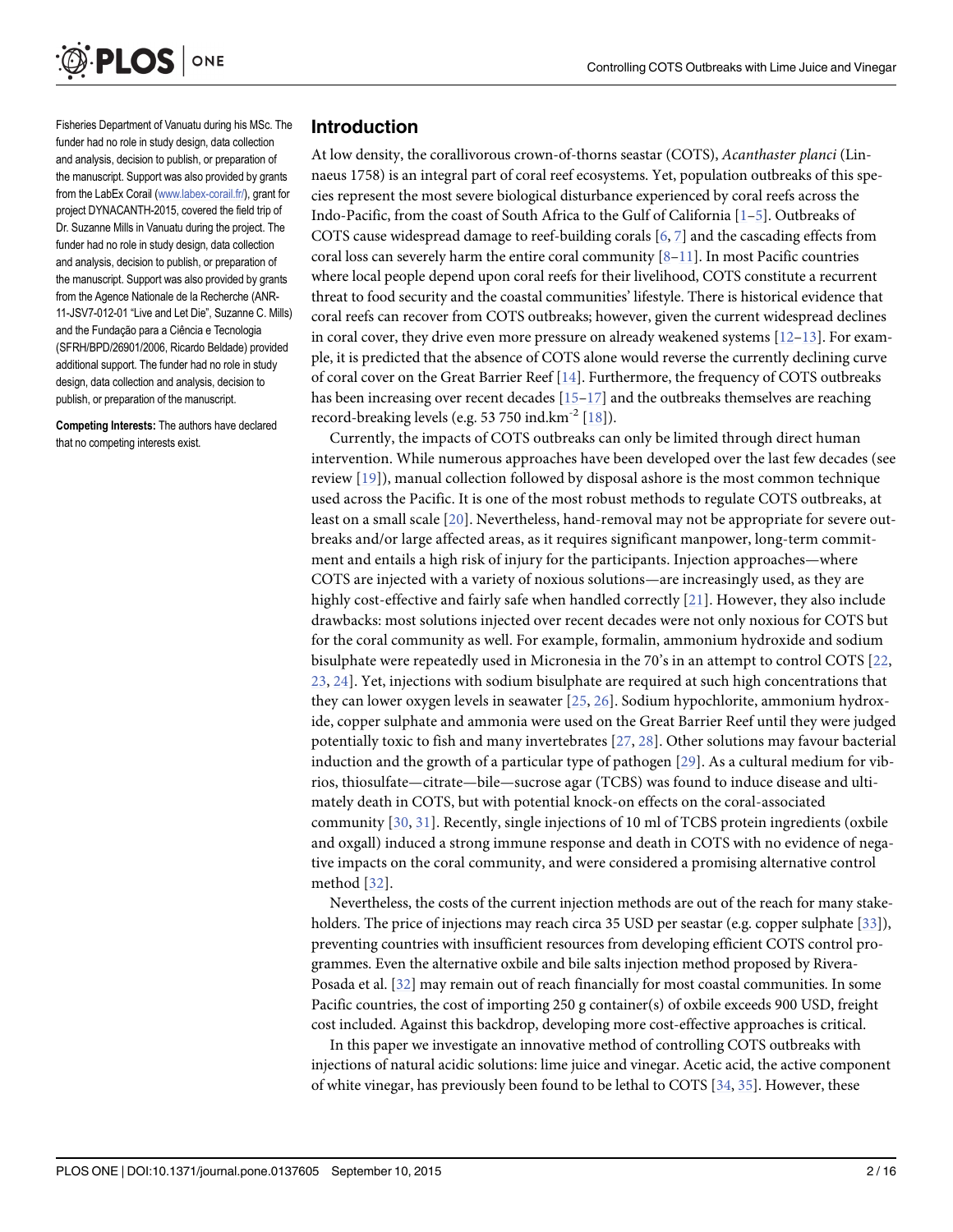<span id="page-2-0"></span>findings were based on limited, unrepeated experiments and potential impacts on other organisms via horizontal transmission were not tested. Lime juice extracted from limes, Citrus aurantifolia, contains a high percentage of citric acid and has never been tested on COTS. Both are common, inexpensive acidic agents that can be widely found in the Pacific region and do not require permits or special handling procedures.

This work was conducted in Vanuatu, a small archipelago in the Western Pacific where the presence of COTS has frequently been reported in recent decades [\[36](#page-13-0)–[40\]](#page-14-0). The objectives were to 1) establish the effects of injecting both different acidic solutions and different volumes (including single vs. double shots) on the mortality rate and time to death of COTS under aquaria and field conditions, 2) to assess the potential side-effects of injections by testing intraand inter-specific transmission on a range of reef-associated species, and 3) to investigate intra-cellular reactions and immune responses of COTS after injections. Our ultimate goal is to propose a highly efficient, affordable, and less harmful alternative compared to the control methods currently in use in the Pacific (sodium bisulphate, TCBS, oxbile and bile salts).

## Materials and Methods

#### Study location—collection of test specimens

Experiments were conducted from February 2014 to September 2014 at the marine hatchery and aquaculture facilities of the Fisheries Department of Port-Vila, Vanuatu. Specimens of COTS were collected from the shallow fringing reefs in the surrounding islands of Moso (17° 31'S, 168°15'E), Lelepa (17°34'S, 168°12'E) and Emao (17°29'S, 168°30'E) after permission was obtained from the customary land owners. In the field, COTS were manually collected by snorkelers; specimens damaged during collection were discarded and not used for the experiments. COTS were transported to the marine hatchery in 100 l containers filled with seawater regularly renewed, then maintained in large concrete tanks (5.00 m  $\times$  1.50 m  $\times$  0.64 m; length  $\times$ breadth  $\times$  height) with constant filtered seawater inflow for seven days prior to trials. In situ experiments were conducted on the island of Aore (15°35'S, 167°10'E), Vanuatu. Forty COTS were collected from two different fringing reef sites, located on the south-east (15°36'38.76"S, 167°12'16.14"E) and the south west coast of the island (15°36'36.48"S, 167°0.9'51.30"E).

#### Acidic injection trials

Lime juice was extracted from the fruit of *Citrus aurantifolia* and filtered twice prior to use (average pH 1.8). White spirit vinegar ("cooking quality", 8%) was obtained from local stores and used undiluted (average pH 2.2).

## Aquaria injection trials

Eight injection treatments were tested: four treatments with injections in one single area (single shots) and four treatments with injections in two opposite areas on the seastar (double shots). For lime juice, we tested three different single-shot volumes: 10, 15 and 20 ml and two doubleshot volumes of  $(2\times5 \text{ ml})$  and  $(2\times10 \text{ ml})$ . For vinegar, we tested a single-shot volume of 15 ml and two double-shot volumes of  $(2\times5 \text{ ml})$  and  $(2\times10 \text{ ml})$ .

Experimental blocks consisted of eight individual aquaria (60 l) with constant filtered seawater inflow  $(27.5^{\circ}C, pH = 7.8)$  each containing only one COTS. The specimens of COTS were randomly assigned to either control (no injection; three individuals) or acidic injection (five individuals) treatment per trial. We carried out four replicate trials for each treatment, such that 32 individuals were used for each of the eight injection treatments, i.e. 256 COTS were used in total (eight treatments  $\times$  four replicate trials  $\times$  eight COTS per trial). Specimens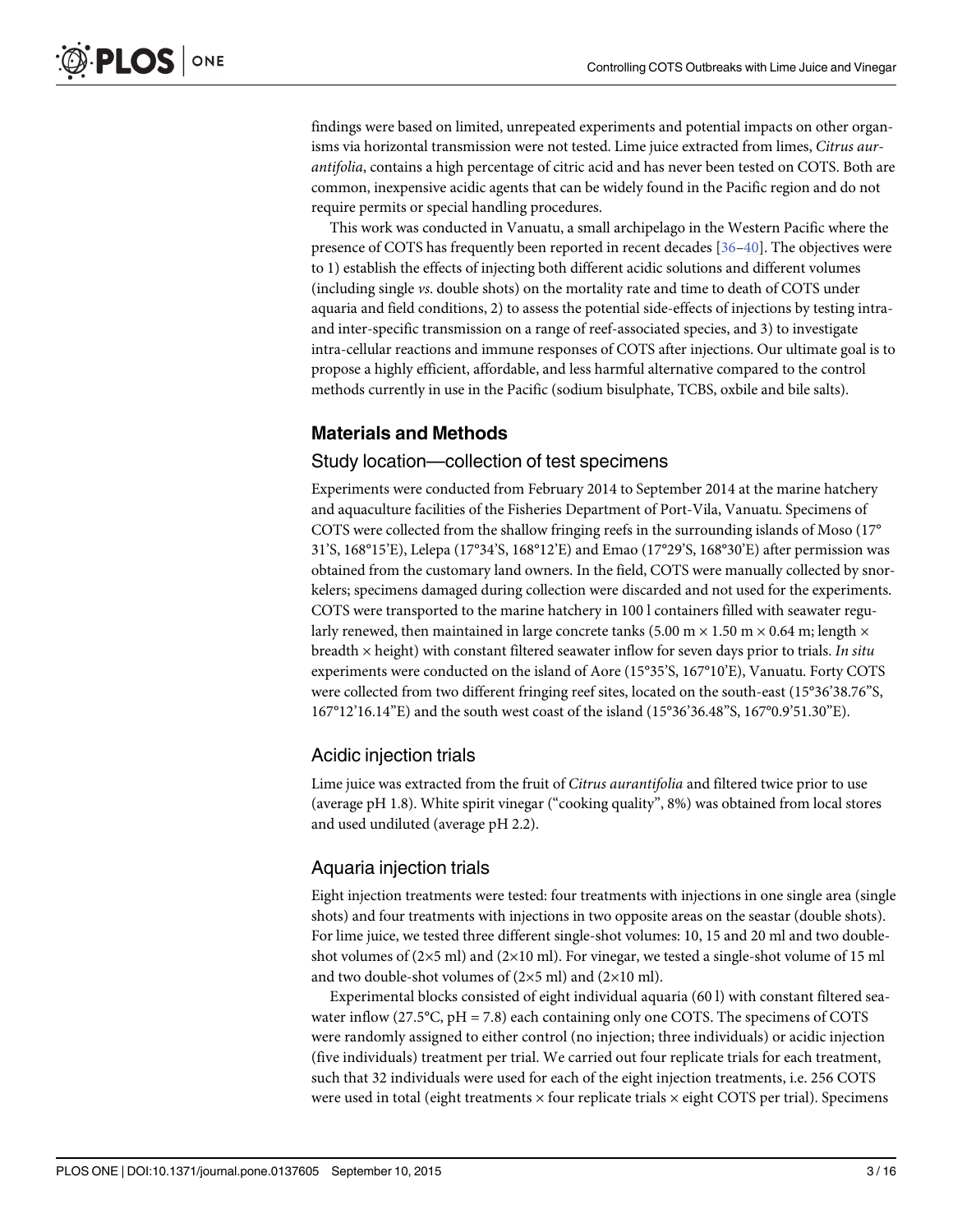<span id="page-3-0"></span>were injected in the arm junction using disposable syringes; for double-shot treatments, injections were performed in two opposite arm junctions. Each individual was monitored every 12 h for four days for clinical signs of stress such as mucus production, necrosis and loss of limbs; death was identified by the absence of reaction or movement from the podia [\[18](#page-13-0), [32](#page-13-0)]. We recorded mortality rate per trial (% of dead specimens) and time to death for each individual.

#### Field trials

Due to unfavourable field conditions, only one experimental trial was carried out. Based upon the results of the aquaria trials, we tested the double shot  $(2\times10 \text{ ml})$  injections of lime juice. Experimental blocks consisted of two plastic cages (4  $\mathrm{m}^2$ , 1 cm mesh size) anchored to the reef substrate. Specimens were randomly assigned to either control (no injection;  $n = 20$ ) or acidic injection ( $n = 20$ ) treatment. COTS were injected and monitored using the same protocol as for the aquaria experiment.

#### Contagion trials

A contagion experiment was carried out to investigate the presence of intra- and inter-species transmission of disease or other noxious substances linked to our injection method. Experimental blocks consisted of 3 large concrete tanks (5.00 m  $\times$  1.50 m  $\times$  0.64 m; length  $\times$  breadth × height) with constant filtered seawater inflow containing six COTS and a total of 30 other coral reef organisms. The 30 specimens belonged to phylums Cnidaria, Echinodermata, Mollusca and Chordata ([Table 1\)](#page-4-0) and had been collected from a healthy, shallow fringing reef located near the marine hatchery. Coral samples were placed in cages in order to prevent direct feeding injuries from COTS. Three temporal contagion trials were performed: after a seven day acclimation period, the six COTS specimens were randomly assigned to either no injection (three individuals) or a single-shot injection of 10 ml of lime juice (three individuals). The injection volume was chosen in order to avoid massive COTS mortality at the beginning of the trial so that we would be able to investigate the long-term effects of contagion. The trials ran for seven days after injection; specimens were monitored every 12h using the same protocol as for the aquaria experiment. The decaying/dead COTS were not removed from the tanks until the end of the experiment. An additional control trial (where none of the six COTS were injected) was simultaneously carried out.

#### Mechanistic basis for death from acidic solutions

In order to determine the mechanism triggering death after acidic injections, we analysed different measures of the immune system of COTS. Immune responses were measured before and after four injection treatments. Two consisted of control injections (no injection or a singleshot injection of 10 ml of artificial seawater), and two consisted of acidic injections (single-shot injections of 10 ml of vinegar or 10 ml of lime juice). Experimental blocks consisted of four large concrete tanks (5.00 m  $\times$  1.50 m  $\times$  0.64 m; length  $\times$  breadth  $\times$  height) continuously supplied with fresh seawater and four plastic cages (4  $\text{m}^2$ ; 1 cm mesh size) anchored to the reef substrate in the lagoon. Two trials were carried out over a period of 3 weeks. In the first, seventy-five COTS were randomly assigned to one of three treatments: no injection ( $n = 25$ ), artificial seawater injection ( $n = 25$ ) or lime juice injection ( $n = 25$ ). In the second trial, thirty COTS were randomly assigned to one of two treatments: artificial seawater injection ( $n = 15$ ) or vinegar injection ( $n = 15$ ).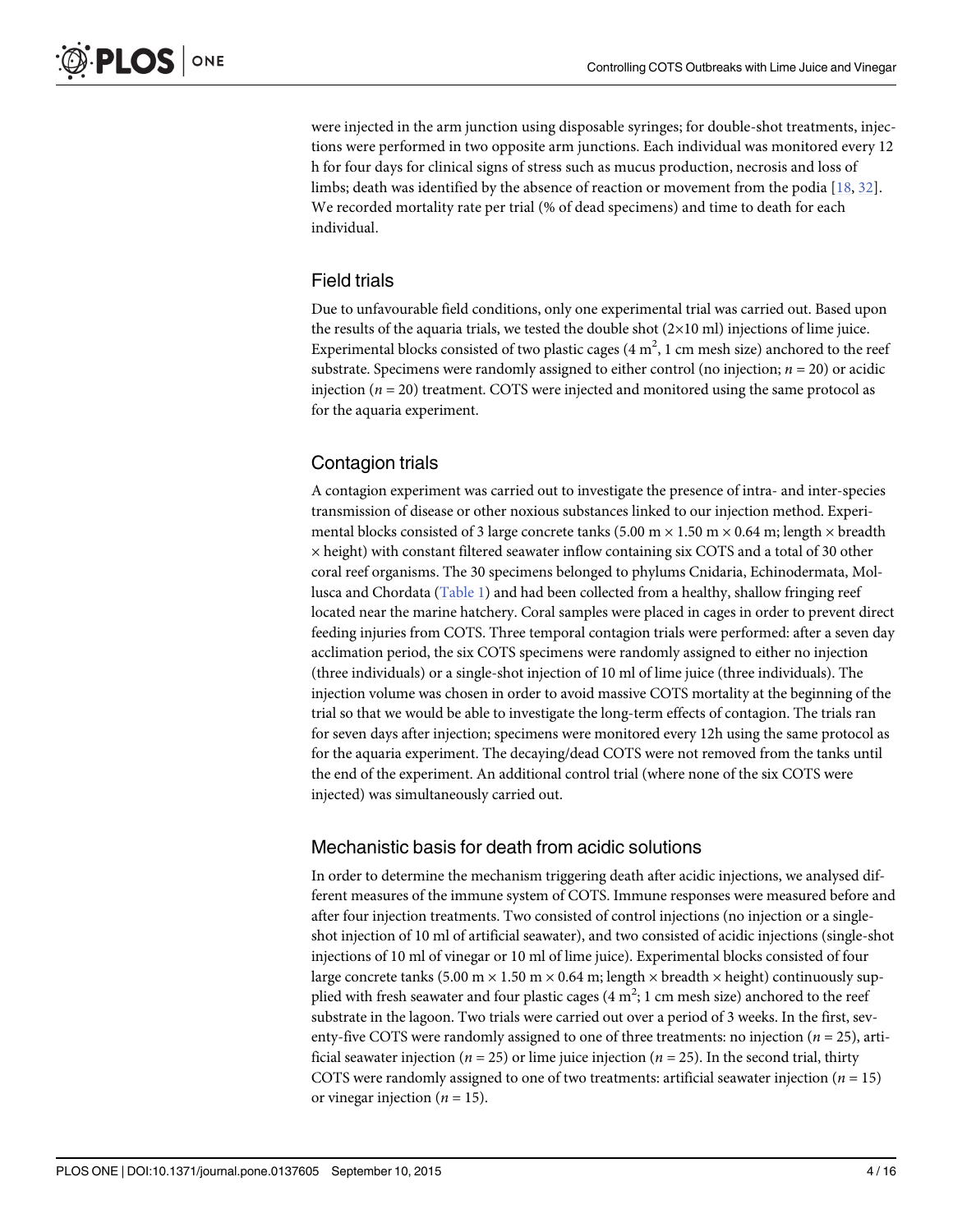<span id="page-4-0"></span>

| Taxonomic groups |                |                                                | <b>Number of individuals</b> |                |                |                |
|------------------|----------------|------------------------------------------------|------------------------------|----------------|----------------|----------------|
| Phylum           | <b>Class</b>   | <b>Species</b>                                 | Τ1                           | T <sub>2</sub> | T <sub>3</sub> | Control        |
| Cnidaria         | Anthozoa       | Acropora sp.                                   |                              |                |                | $\overline{2}$ |
| Cnidaria         | Anthozoa       | Porites lobata (Dana, 1846)                    |                              |                |                |                |
| Cnidaria         | Anthozoa       | Porites cylindrica (Dana, 1846)                |                              |                | 0              |                |
| Cnidaria         | Hydrozoa       | Millepora sp.                                  | $\Omega$                     | $\Omega$       |                |                |
| Echinodermata    | Echinoidea     | Diadema setosum (Leske, 1778)                  | 4                            | 4              | 4              | 4              |
| Echinodermata    | Echinoidea     | Tripneustes gratilla (Müller & Troschel, 1842) |                              |                |                |                |
| Echinodermata    | Echinoidea     | Mespilia globules (Linneaus, 1758)             |                              |                |                |                |
| Echinodermata    | Echinoidea     | Culcita novaeguineae (Linneaus, 1758)          | $\overline{2}$               |                | 2              | $\overline{2}$ |
| Echinodermata    | Asteroidea     | Linckia laevigata (Gray, 1840)                 | 3                            | 3              | 3              | 4              |
| Echinodermata    | Asteroidea     | Archaster typicus (Müller & Troschel, 1840)    | 3                            | 3              | 3              | 6              |
| Echinodermata    | Asteroidea     | Protoreaster nodosus (Linneaus, 1758)          | 2                            | 2              | 2              | 3              |
| Echinodermata    | Holothuroidea  | Holothuria atra (Jäger, 1833)                  | 3                            | 3              | 3              | 4              |
| Echinodermata    | Holothuroidea  | Stichopus herrmanni (Semper, 1868)             | 0                            |                | 0              |                |
| Echinodermata    | Holothuroidea  | Holothuria hilla (Lesson, 1830)                |                              |                |                |                |
| Mollusca         | Gastropoda     | Trochus niloticus (Linneaus, 1767)             | 6                            | 6              | 6              | 6              |
| Chordata         | Actinopterygii | Naso vlamingii (Valenciennes, 1835)            |                              |                | 0              |                |

#### [Table 1.](#page-3-0) List of organisms used in the contagion experiments.

doi:10.1371/journal.pone.0137605.t001

## Baseline (pre-treatment) immune response

Within three hours of collection from the fringing reef, 1.5 ml of coelomic fluid (CF) was withdrawn into an equal volume of cold anti-aggregative solution (AG) from a subset of COTS according to the methods described in Mills  $([41])$  $([41])$  $([41])$ . The CF-AG suspension was then subdivided into three sub-samples in order to measure three aspects of pre-treatment immune function described below.

## Post-treatment immune response

Micrococcus lysodeikticus was injected into each COTS (approx. 0.06 ml per arm, [[42](#page-14-0)]) 5.5 days prior to each injection treatment to simulate bacterial invasion. 6 days post-bacterial challenge and 12 h post-injection treatment, CF was collected and sub-divided into three sub-samples as described above. Immediately after CF collection, wet weight was measured for each individual and their sex determined from gonad smears.

## Measures of immune function

All the methods were adapted for COTS as described in Mills  $([41])$  $([41])$  $([41])$ ; further details are given in [S1 File](#page-12-0).

Lysosomal membrane integrity. The loss of a neutral red dye from lysosomes into the cytosol was used as a measure of lysosomal membrane integrity, an indicator of amoebocyte cell viability  $[43-45]$  $[43-45]$  $[43-45]$  $[43-45]$ .

Oxygen metabolism. The reduction of nitroblue tetrazolium by phagocytosing coelomcytes mediated through superoxide anions (O<sub>2</sub>  $\bar{\ }$ ) was used as a measure of microbicidal activity.

Peroxidase activity. We used an immunoenzymatic analysis as a measure of the amount of peroxidase released during degranulation as an indicator of the activity of antimicrobial cytotoxic molecules. Baseline measures of peroxidase activity were not taken in the second trial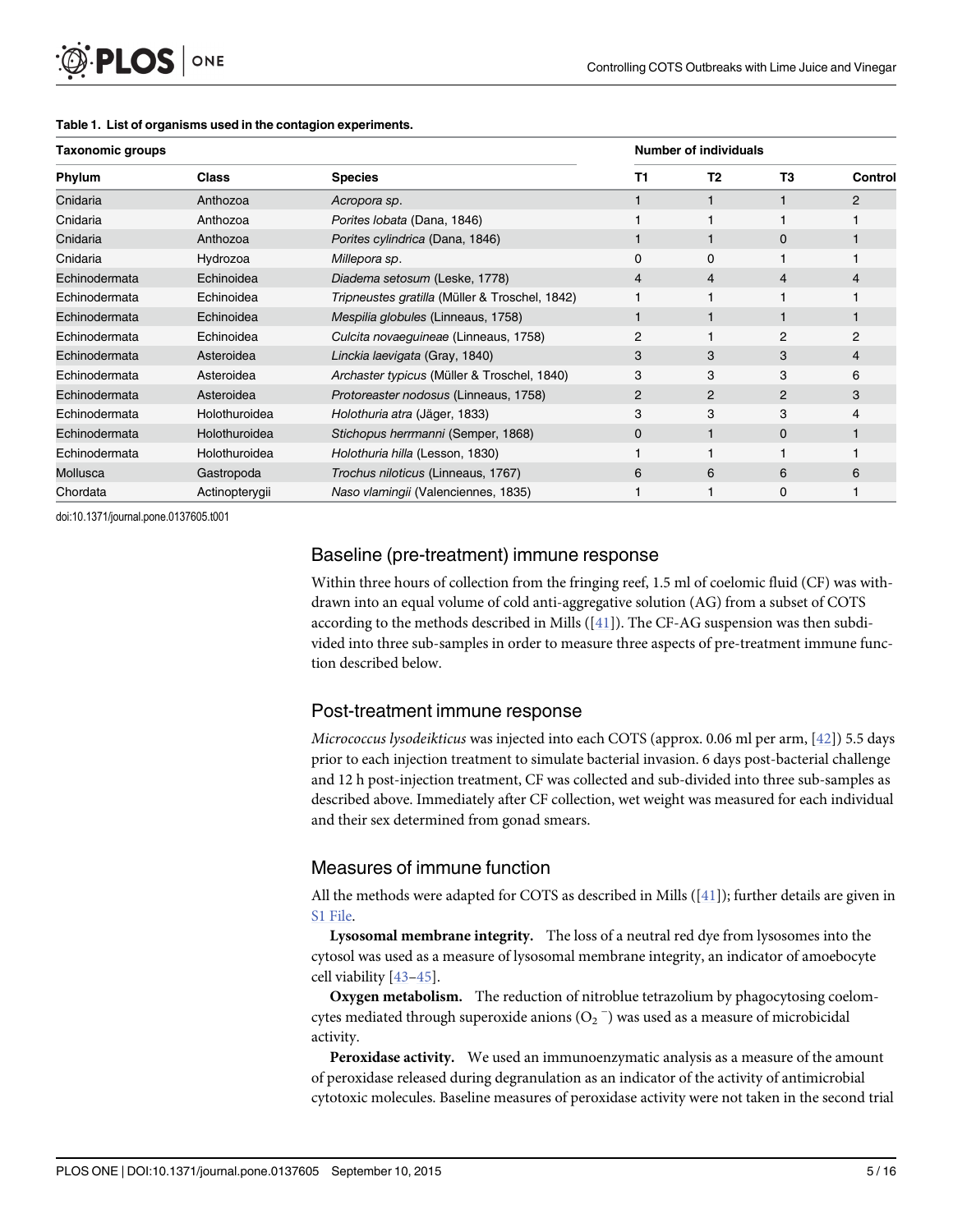<span id="page-5-0"></span>due to a limiting amount of sulphuric acid that was preferentially conserved for post-treatment measures.

#### Statistical analysis

Mortality rate. As data could not be satisfactorily normalised, differences in mortality rates between treatments were compared for each injection solution separately using Kruskall-Wallis H tests. A Mann-Whitney U test was used to determine the effect of the solution injected (lime juice vs. vinegar) on mortality rate, for both of the double-shot volumes (2x5 ml and 2x10 ml) used in the trials.

Time to death. The effects of injection treatments on time to death were tested using ANCOVAs with Tukey's HSD post-hoc tests when applicable, after data were successfully logtransformed to meet the assumption of normality. The effects of treatment (fixed factor) were tested for lime juice and vinegar separately while controlling for the random effects of diameter and number of arms. Correlation between size and time to death was further investigated using Pearson's correlation moment. Student's t Tests were used to compare the time to death between the acidic solution double-shot injections carried out in aquaria, and between the aquaria and the in situ experiments for 10ml injections of lime juice.

Immune responses. ANOVAs were carried out on the three baseline immune measures, to test for the effects of treatment (fixed effect) while controlling for the random effect of aquarium. ANCOVAs were carried out on the three post-injection immune measures to test for the effects of treatment (fixed effect) while controlling for the random effect of aquarium, and using sex and wet weight as covariates. All the analyses were carried out after log or reciprocal transformation, to meet the assumption of normality where necessary. Statistical analyses were conducted using R software and Statistica 10 package.

#### **Results**

#### Testing injections of acidic solutions

Aquaria injection trials. All treatments induced signs of decay 6–12 h post-injection. The characteristic clinical signs showed by injected specimens included mucus production, ulcerations, matting/loss of spines, loss of body turgor and necrosis of the skin usually starting along the closest arms to the injection point. If alive, loss of limbs occurred in some cases as early as 12 h after injection. Regardless of the quantity used, all of the injected specimens had lost at least one third of their body at the end of the experiment (four days). On the other hand, only three out of the 96 control specimens exhibited some signs of decay during the experiments.

Mortality rate. High mortality was observed regardless of the solution or volume injected. Average mortality ranged from 80 to 100% (mean 89%) and from 95 to 100% (mean 97%) for lime juice and vinegar respectively  $(Fig_1)$ . No significant differences were found in mortality rate between the different treatments (Kruskall-Wallis tests; lime juice:  $\chi^2(4)$  = 6.21, p = 0.18; vinegar  $\chi^2(2) = 1.1$ ,  $p = 0.58$ ). Mortality rate was similar for lime juice and vinegar regardless of double-shot volume (Mann-Whitney U tests;  $2\times5$  ml:  $U = 12$ ,  $n = 12$ ,  $p = 0.49$ ;  $2\times10$  ml:  $U =$ 10,  $n = 12$ ,  $p = 0.22$ ).

Time to death. Lime juice injections began to induce death after as little as 12h, with average time to death being 34.3h ([Fig 2\)](#page-6-0). While increasing the volume from 10ml to 20ml had no significant effect on time to death for COTS injected with single shots, double-shot injections of 2×10 ml induced death more quickly than any other treatment (ANCOVA, treatment:  $F_{4,78}$ = 6.98,  $p < 0.001$ ; post hoc tests 2×10 ml versus all others,  $p < 0.01$ ) ([Fig 2](#page-6-0)). All but one of the specimens injected with  $2\times10$  ml lime juice died within  $12-24$  h after injection and average time to death was 20.1 h. Time to death was not influenced by the number of arms nor by the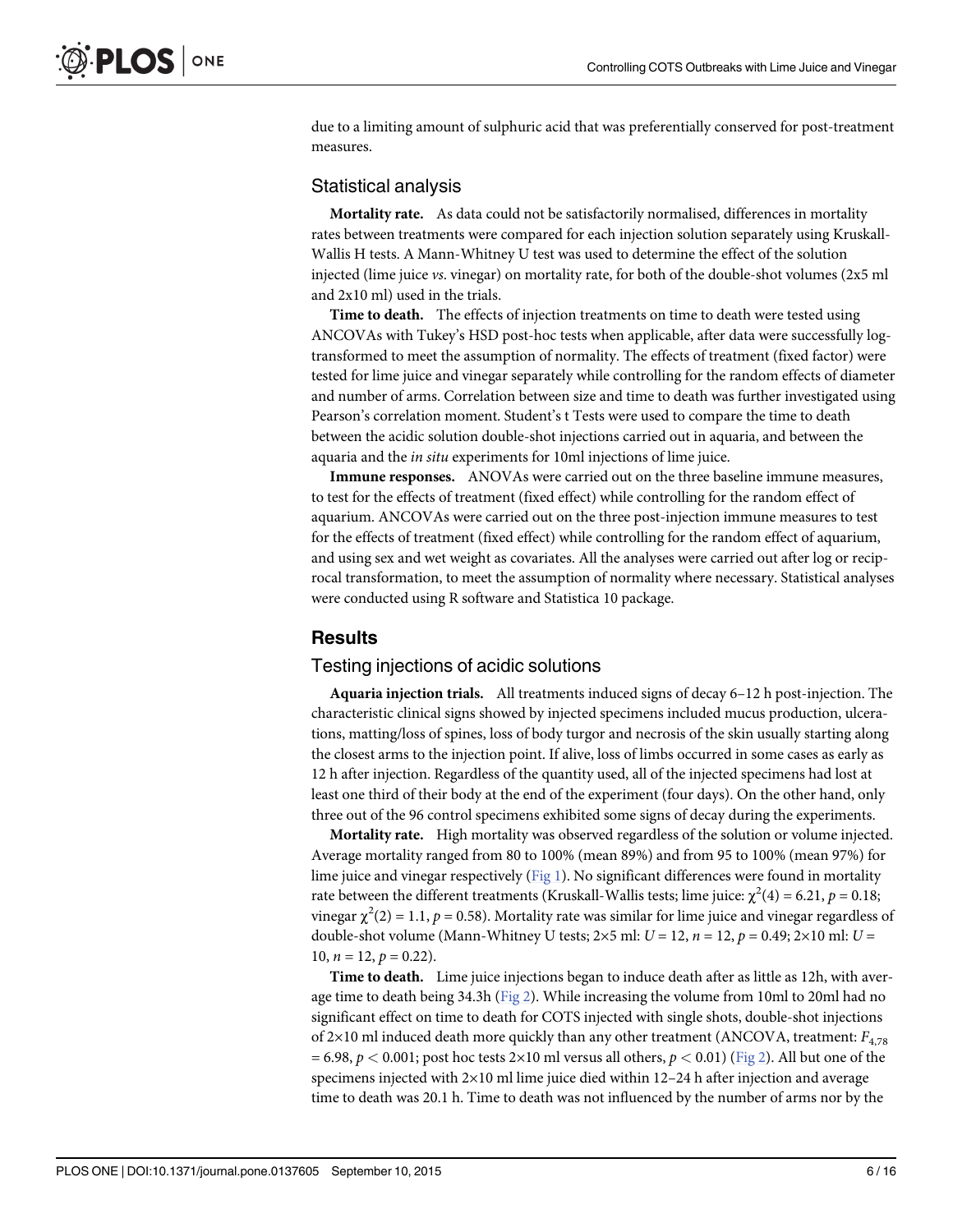<span id="page-6-0"></span>

doi:10.1371/journal.pone.0137605.g001



doi:10.1371/journal.pone.0137605.g002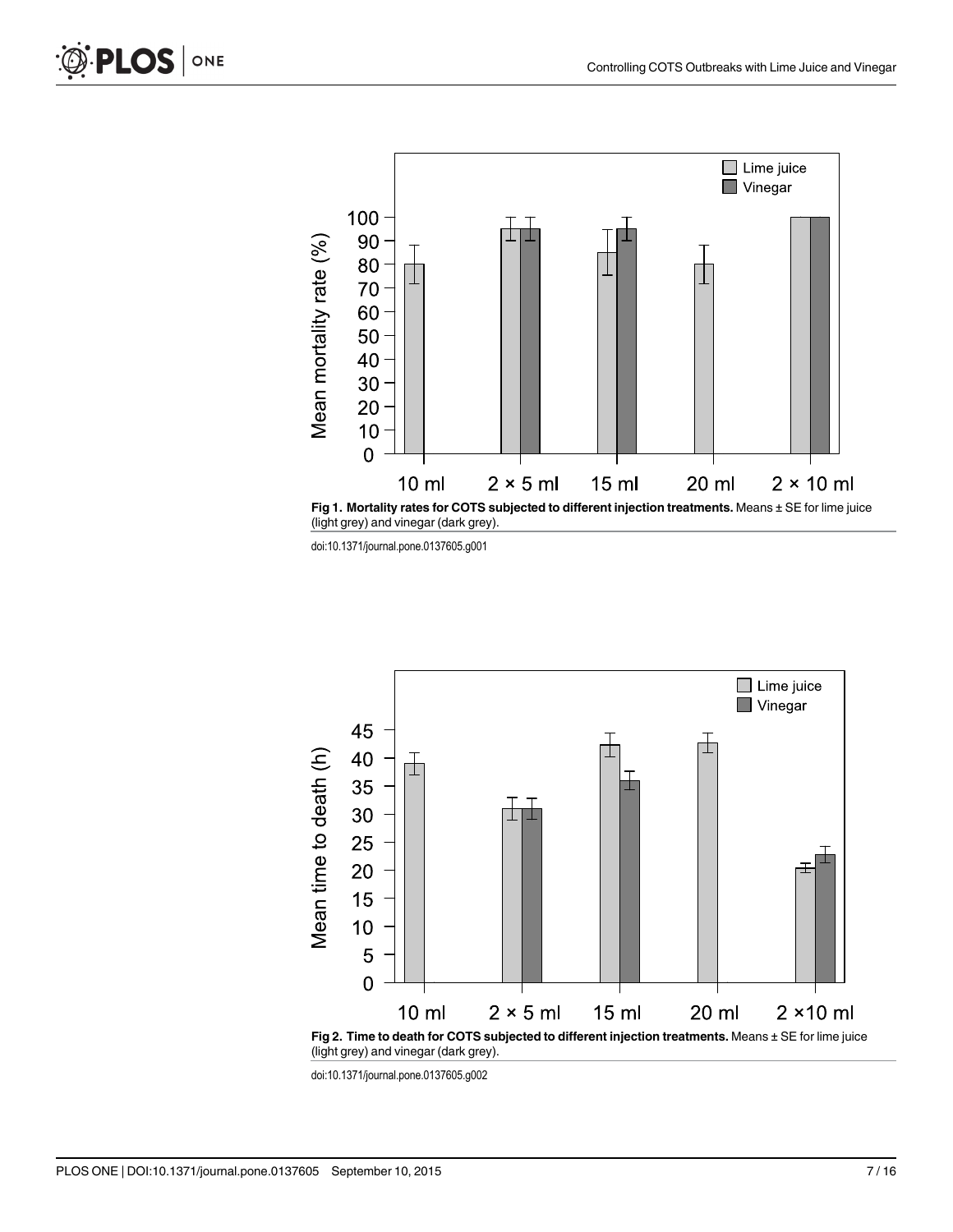diameter of the specimens (ANCOVA, arms:  $F_{1,78} = 0.45$ ,  $p = 0.50$ ; diameter:  $F_{1,78} = 0.24$ ,  $p = 0.62$ ).

COTS injected with vinegar died after 29.8 h on average (minimum 12 h) ( $Fig 2$ ); no significant differences in time to death were observed among the different treatments (ANCOVA, treatment:  $F_{2,52} = 2.14$ ,  $p = 0.13$ ). Time to death, however, increased significantly with the diameter of the specimen (ANCOVA, diameter:  $F_{1,52} = 17.87$ ,  $p < 0.001$ ; Pearson's correlation,  $r = 0.48$ ,  $n = 57$ ,  $p < 0.001$ ). Time to death was similar for both lime juice and vinegar for  $2 \times 10$ ml double shots (Student's t Test;  $t(38) = -0.20$ ,  $p = 0.84$ ).

Field trial. Injections of lime juice ( $2\times10$  ml) induced death in all COTS ( $Fig 3$ ). Mucus, severe necrosis and loss of limbs appeared within 12 h post-injections. While 17 out of the 20 specimens died within the first 24 h, the remaining three lasted longer (up to 2.5 days); death occurred after 20.4 h on average. None of the controls died or exhibited any signs of decay. The COTS injected *in situ* responded the same way as in the aquaria experiments (Fig 3). No significant differences were observed in time to death between trials conducted *in situ* versus those in aquaria conditions (Student's t Test for  $2\times10$  ml lime juice injections; t(38) = 0.49, p = 0.63).

Contagion trials. All but two COTS injected with 10 ml lime juice (single shot) died; mortality ranged from 67 to 100% (average 78%) during the trials. The two COTS that remained alive at the end of the trial period exhibited severe necrosis. Non-injected COTS were not affected by the presence of injected conspecifics, and presented no signs of reaction or clinical signs of decay including mucus, necrosis or loss of limbs during the trials.

Only two of the 90 non-COTS specimens used for the contagion trials showed signs of disease. One specimen of seastar Linckia laevigata was affected by a minor, 1.5 cm necrosis on one arm after six days; and a coral colony of *Acropora sp*. partially bleached on the  $2<sup>nd</sup>$  day. None of the other specimens tested showed any evidence of physical or behavioural symptoms of decay.



Fig 3. Temporal evolution of the mortality rate for COTS injected with 2×10 ml of lime juice. Aquaria (light grey; means  $\pm$  SE) vs. in situ (dark grey) trials.

doi:10.1371/journal.pone.0137605.g003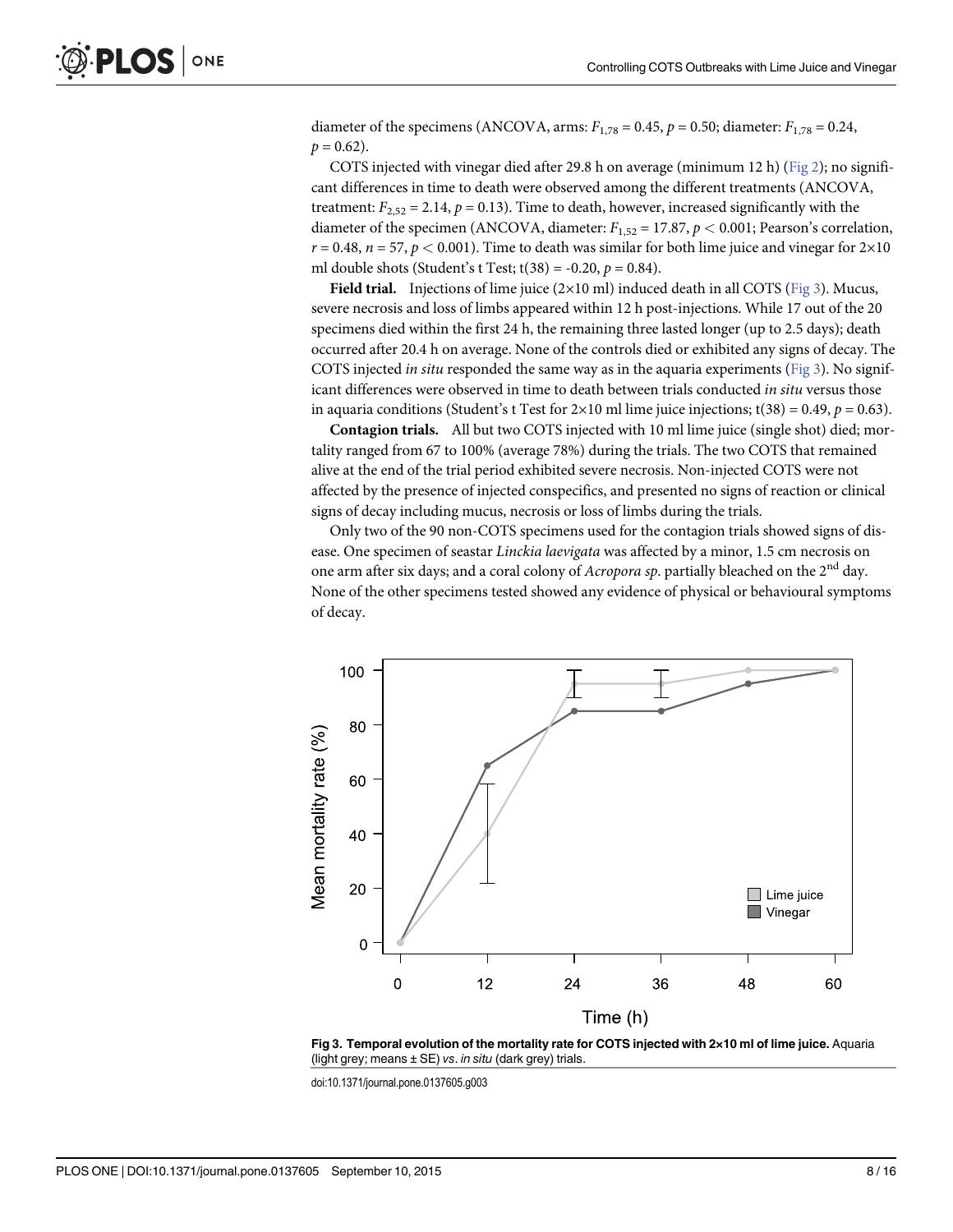#### <span id="page-8-0"></span>Mechanistic basis for death from acidic solutions

Baseline (pre-treatment) immune measures. No differences were found in any pre-treatment immune measure between the four injection treatments (ANOVA; Lysosomal integrity:  $F_{3,71} = 1.181, p = 0.323$ ; Respiratory burst:  $F_{3,71} = 0.654, p = 0.583$ ; Peroxidase activity:  $F_{2,45} =$ 2.212,  $p = 0.121$ ) [\(Fig 4\)](#page-9-0).

Post-treatment immune measures. In contrast to pre-treatment results, significant differences between the four treatments were found for all of the immune measures (ANCOVA; Lysosomal integrity:  $F_{3,67} = 9.945$ ,  $p < 0.001$ ; Respiratory burst:  $F_{3,65} = 15.345$ ,  $p < 0.001$ ; Peroxidase activity:  $F_{3,64} = 22.803$ ,  $p < 0.001$ ) [\(Fig 4\)](#page-9-0). Post Hoc tests revealed that all three immune responses of COTS injected with either lime juice or vinegar were significantly higher than those of both non-injected COTS (all  $p \leq 0.001$ ) and COTS injected with artificial seawater (all  $p < 0.02$ ), except for the measure of lysosomal integrity after injection with vinegar ( $p = 0.192$ ). The immune responses of COTS injected with artificial seawater were also higher than noninjected COTS (all  $p < 0.02$ ) except for peroxidase activity ( $p = 0.398$ ). However, no differences were found between the immune responses of COTS injected with lime juice and vinegar (lysosomal integrity:  $p = 0.357$ ; respiratory burst:  $p = 0.861$ ) except for peroxidase activity which was higher for vinegar ( $p = 0.031$ ).

#### **Discussion**

#### Responses of COTS to acidic injections

It is now widely recognised that attempts to control COTS outbreaks have been largely unsuccessful, despite several decades of research and significant financial commitment [[19\]](#page-13-0). In this paper we tested a new alternative control method based upon acidic injections of cheap, 100% natural products, widely-available and requiring no permits or special handling procedures. Our results highlight that high COTS mortality is achieved with small volumes (10–20 ml per seastar) of both acidic solutions tested. Whether the COTS were injected with lime juice or vinegar made almost no difference. Double-shot injections of 10 ml located in the junction area of two opposite arms were the most efficient: death was induced in all the injected seastars within 1 day, under both experimental and field conditions. Reducing the quantity by half (double-shots of 5 ml per seastar) was also shown to be an effective, albeit slower method of inducing death. Here, 95% mortality was achieved, while the remaining 5% specimens suffered from several necroses and lost at least one third of their body. Moreover, in the natural environment these severely damaged COTS are likely to constitute attractive prey for opportunistic predators including a variety of puffer fish or triggerfish species  $[46]$  $[46]$ , the small painted shrimp (Hymenocera picta  $[47]$  $[47]$  $[47]$ ) or some polychaete worms (e.g. Pherecardia striata  $[48]$  $[48]$ ), among others.

Under double shots of 10 ml of either lime juice or vinegar, death occurred in less than 24h, which is similar or shorter than with other current injection methods. Thiosulfate—citrate bile—sucrose agar (TCBS) or some of its components (peptone, oxgall, bile salts) were found inducing death within 24-48h, depending on the concentration and temperature [\[21,](#page-13-0) [31\]](#page-13-0). Similarly, injections of hypersaline solutions (145–345 ppt) caused 50–99% mortality in COTS after 24h [[49](#page-14-0), [50](#page-14-0)]. Moreover, while minimising the risk of damaging corals, double shots are considered safer and more time-effective than methods requiring multiple shots to reach similar death rates, e.g. 5 injections per COTS with hypersaline solutions and up to 25 injections when sodium bisulphate is used [[50](#page-14-0), [51](#page-14-0)].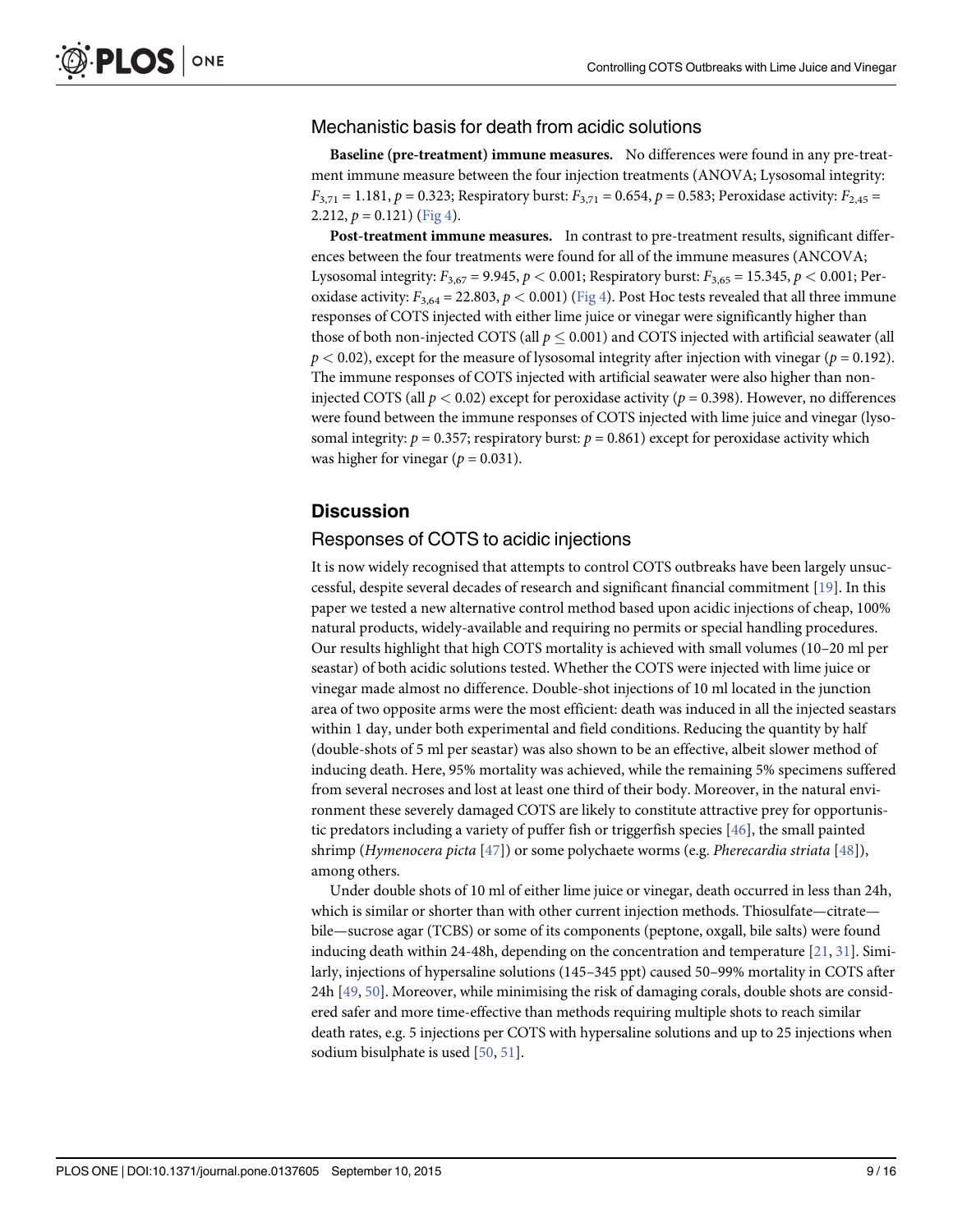

#### Solution injected

[Fig 4. R](#page-8-0)esults of three immune measures before (light grey) and after (dark grey) injection treatments. Means (±SE) for a neutral red leakage into cytosol of the cell (standardised optical density) as a measure of lysosomal membrane integrity of amoebocytes, b reactive oxygen species production (standardised optical density) as a measure of respiratory burst and c peroxidase activity (standardised optical density).

doi:10.1371/journal.pone.0137605.g004

<span id="page-9-0"></span>PLOS | ONE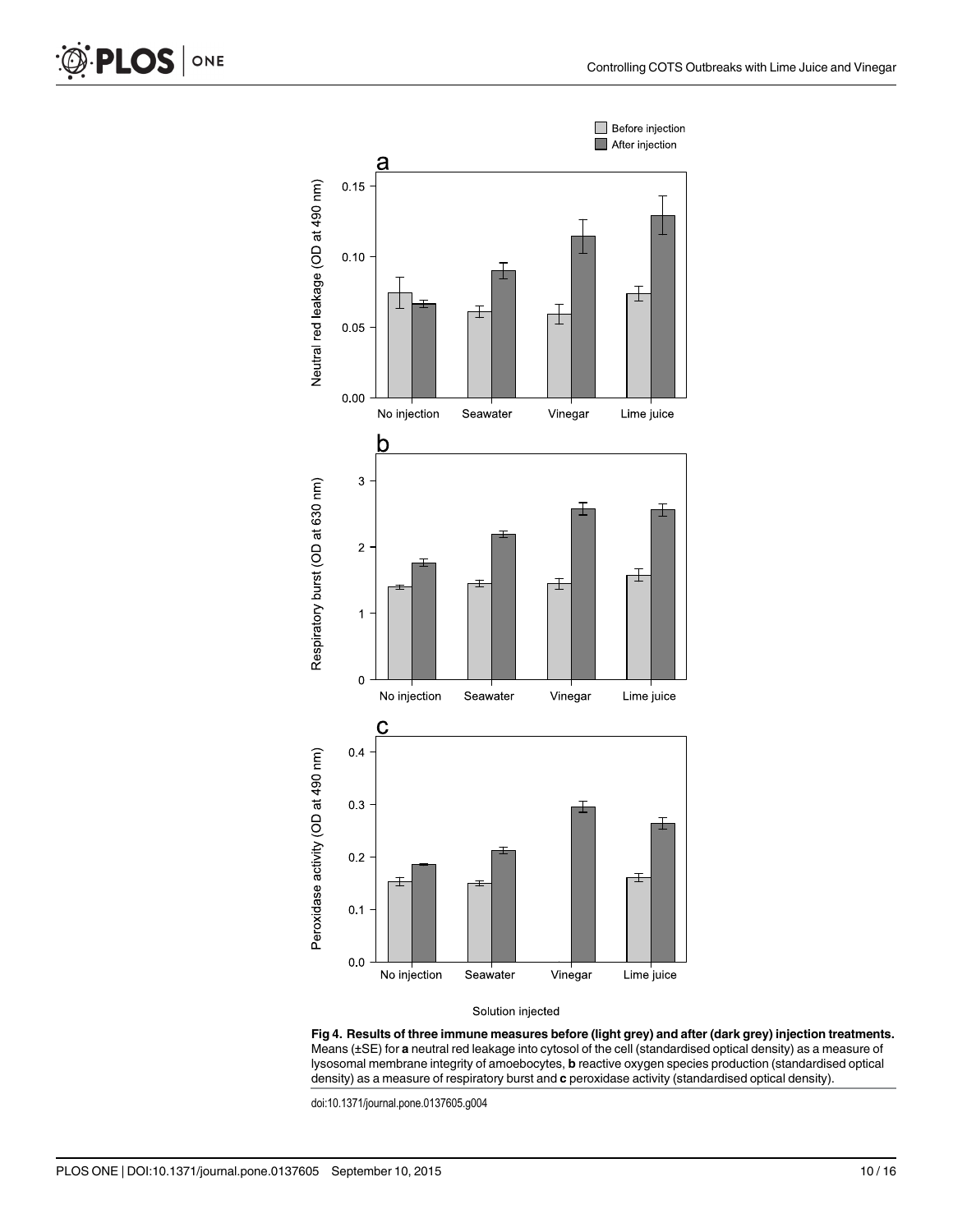#### <span id="page-10-0"></span>Cellular mechanisms triggering COTS death

We aimed to determine the cause of death of the COTS injected with acidic solutions. Death may have been induced via pH stress caused by the low pH of the injections altering various physiological mechanisms and causing failure of the immune system and reproductive functions [\[52\]](#page-14-0). Alternatively, the injections may have either induced a transmissible bacterial disease or weakened the immune system and caused a secondary bacterial infection due to opportunistic pathogens. Contagion to conspecifics was not observed, despite COTS densities 15 times higher than those usually reported from coral reefs (0.89 COTS  $m^{-2}$  in this study vs. 0.05 COTS  $m^{-2}$  [[18](#page-13-0)]). For non-COTS organisms, only 2 out of the 30 specimens showed very minor signs of disease that did not induce serious injuries or death. Moreover, this occurred at the very beginning of the experiments, and was more likely the consequence of transplantation stress. This happened in particular with other colonies of Acropora sp. that showed similar symptoms during the acclimation phase, and thus were discarded before the start of the contagion trials. Therefore, whilst acidic solution injections inflicted death on COTS, we conclude that no disease transmission to other COTS, or other reef organisms could be observed.

One of the immune responses measured involves lysosomal membrane stability. Lysosomes degrade macromolecules, a membrane-dependent process, thus the stability of the lysosomal membrane is essential for detoxification and defence in marine organisms [\[43](#page-14-0), [44](#page-14-0)]. Neutral red passively diffuses through the cell membrane [\[53\]](#page-14-0), however, its retention within the lysosome depends on lysosome pH and its membrane bound proton pump that maintains the acid condition of the lysosome [\[54\]](#page-14-0). Injection with acidic solutions reduced cell pH which may have destabilised the lysosomal membrane, or the H+ ion pump, causing neutral red to leak into the cytosol of the cell, elevating our results. Our results suggest that the cellular processes of COTS have a low adaptive capacity following exposure to acidic injections [[55](#page-14-0)] and may have resulted in their death. On the other hand, bacterial infection is also known to increase lysosome permeability (e.g.  $[56]$ ) resulting in apoptosis  $[57]$  $[57]$ . Lysosomal membrane stability in the European flat oyster Ostrea edulis, Pacific oyster Crassostera gigas, scallop Pecten maximus and mussel Mytilus galloprovincialis was reduced after inoculation with bacteria [\[58,](#page-14-0) [59\]](#page-14-0). We also tested other aspects of the immune response and found elevated respiratory burst and peroxidase activity. Respiratory burst plays an important role in microbial activity and during phagocytosis, reactive oxygen species (ROS)-like superoxide anions (O<sub>2</sub><sup>-</sup>), H<sub>2</sub>O<sub>2</sub>, and hydroxyl radicals (OH $\cdot$ ) are produced [[60](#page-14-0)]. Similar to our results, acidic pH stress induced respiratory burst in the Pacific white shrimp, Litopenaeus vannamei  $[61, 62]$  $[61, 62]$  $[61, 62]$  $[61, 62]$ . Furthermore, exposure to acidic environments coupled with ROS production can act synergistically to cause extensive DNA damage leading to apoptosis [[63](#page-15-0), [64](#page-15-0)], which could explain death in the COTS we injected with acidic solutions. Peroxidase activity represents the activity of antimicrobial cytotoxic molecules and has a pH optima in the acid range  $[65]$ . Thus, increased activity after treatment with acidic injections is concordant with optima pH conditions in the acid range. However, ROS production and peroxidase activity also increase after bacterial infection in seastars (e.g. [[66\]](#page-15-0)) and shrimp [\[62\]](#page-15-0).

Therefore, whilst our results cannot conclusively distinguish between whether lysosomal membrane permeabilisation and increase in peroxidase and respiratory burst were triggered by pH stress or a bacterial infection, we found that injection with artificial seawater also increased two of our three immune measures compared to those COTS receiving no injection. Cellular immunity takes place in the open coelomic system of COTS whose cavities contain coelomic fluid that is similar to seawater [[67](#page-15-0)]. Artificial seawater contains no bacterial agents. Thus the slight increase in our immune measures could have been triggered by the small pH difference between the artificial seawater and the coelomic fluid of COTS, rather than bacterial infection.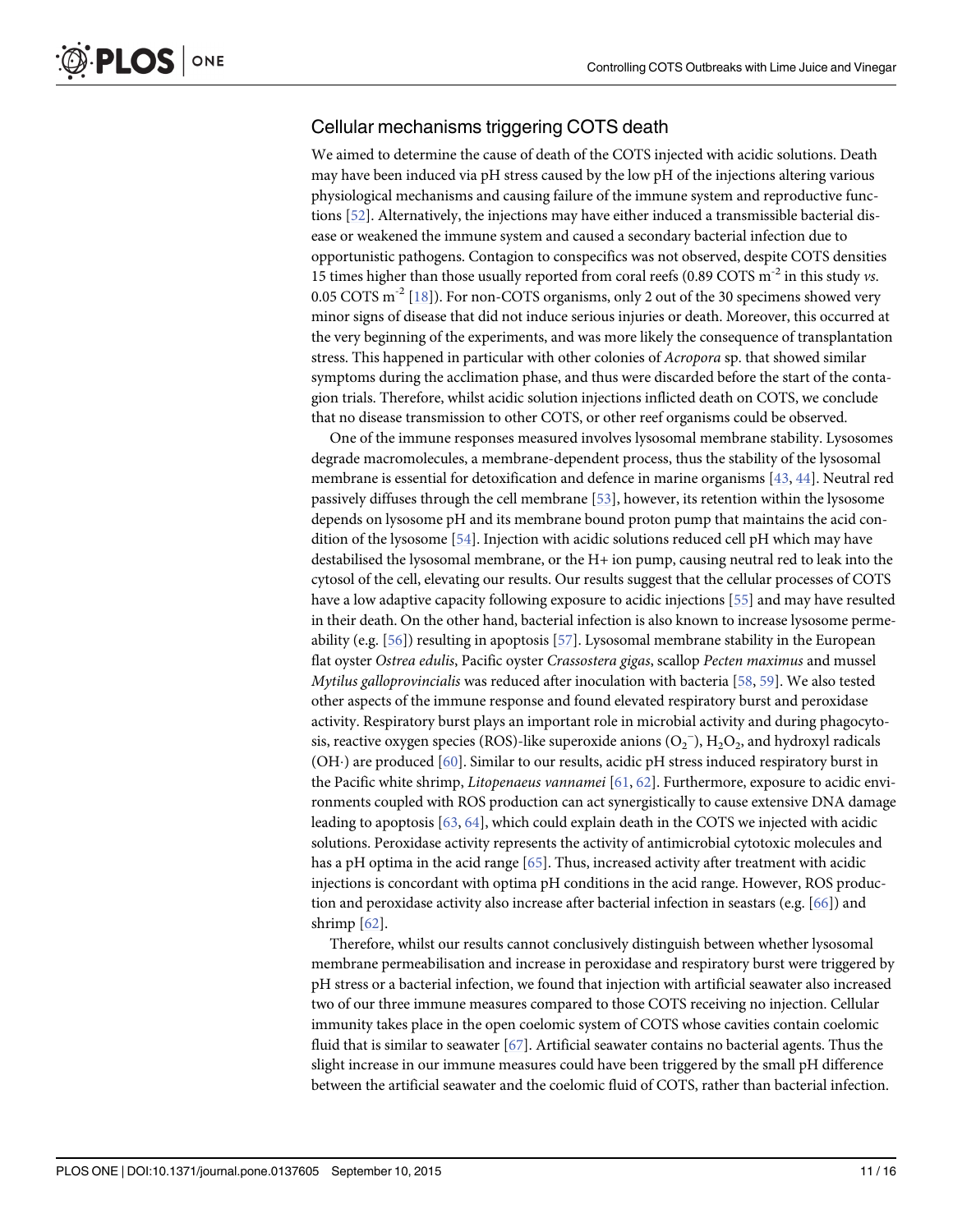<span id="page-11-0"></span>Furthermore, when coupled with the lack of disease transmission in the contagion experiments, the most parsimonious explanation for the death of COTS would indeed be the pH stress of the injections themselves, rather than an induction of a transmissible bacterial disease. Sub-lethal acute acid stress occurs at pH 5 and below [\[52\]](#page-14-0) and as the pH of lime juice and vinegar was 1.8 and 2.2 respectively, the treatment injections likely represent chronic pH stress for COTS. Therefore, our multiple immune responses suggest that the COTS death was caused by pH stress.

#### A new "cheap and natural" method to control COTS outbreaks

Our results show that acidic injections (namely lime juice or vinegar) offer an effective solution in controlling COTS outbreaks. This approach is particularly suitable for remote Pacific islands communities with limited financial resources. In Vanuatu where the corals ecosystems are mostly represented by narrow fringing reefs, COTS population can locally reach extremely high densities. Peak densities from 800 to 4 200 COTS.ha<sup>-1</sup> were recently reported from surveys in six islands by Dumas et al. [[68](#page-15-0)]. The injection scenarios tested in this paper demonstrated that 10–20 l of lime juice/vinegar was sufficient to kill a thousand COTS. While the limes themselves can eventually be provided at a nominal cost, or even for free by committed coastal communities, extracting such quantities of lime juice may still require significant manpower. Vinegar represents a more convenient, yet slightly more expensive alternative; it is ready to use and widely available from most local stores in the Pacific region. In Vanuatu, the average cost for one litre of vinegar is about 1.5 USD in the capital city; it would cost 15–30 USD to kill one thousand COTS, i.e. less than 0.05 USD per COTS, a noticeable difference compared to the cheapest current methods (e.g. 0.29 USD for bile salts). Moreover, our proposed control method uses 100% natural products which likely constitute safe, harmless alternatives to any of the other existing methods. No immediate or delayed effects were observed by reef fish, corals, and other benthic invertebrates, despite a high concentration of specimens in a limited water volume. While studies assessing malignant effects in the presence of injected COTS remain limited, this suggests that limited or no side-effects are likely in coral reef communities. The amount of acidic solution introduced into the marine ecosystem should be considered small enough not to interfere with the pH of seawater.

While this method is easily implementable under a community-based approach in shallow reef areas (e.g. < 10 m), COTS distribution may extend much deeper. Thus out of the reach of the local snorkelers. In the latter case, injections would need to be carried out by SCUBA divers, requiring extra resources from outside the community. Yet the manual collection methods currently used by most coastal communities share the same drawbacks, but require many more participants and time for a lower removal rate since the snorkelers have to make return trips to the boat [[20](#page-13-0)]. The use of dehydrated acidic solutions also represents a promising alternative. Powdered citric acid is commonly employed in the food industry because of its preservative and chelating properties; it is available for purchase at low costs from a variety of stores. Acidic solutions extracted from other local acidic fruits may also be tested and used when lime and vinegar are not available (e.g. grapefruit, tangerine or natural hybrids of citrus).

More effectively controlling COTS outbreaks could potentially reverse the ongoing coral loss and reef degradation in the Indo-Pacific [[14](#page-13-0)]. While injection methods are only short-term responses to a complex phenomenon whose ultimate causes are not fully understood, their efficiency is increasingly recognised as suitable for protecting isolated or individual reefs [[69](#page-15-0)]. In this context, acidic injections of lime juice and vinegar offer great advantages when compared to current best practises and constitute a cheap and natural option for all countries affected by COTS.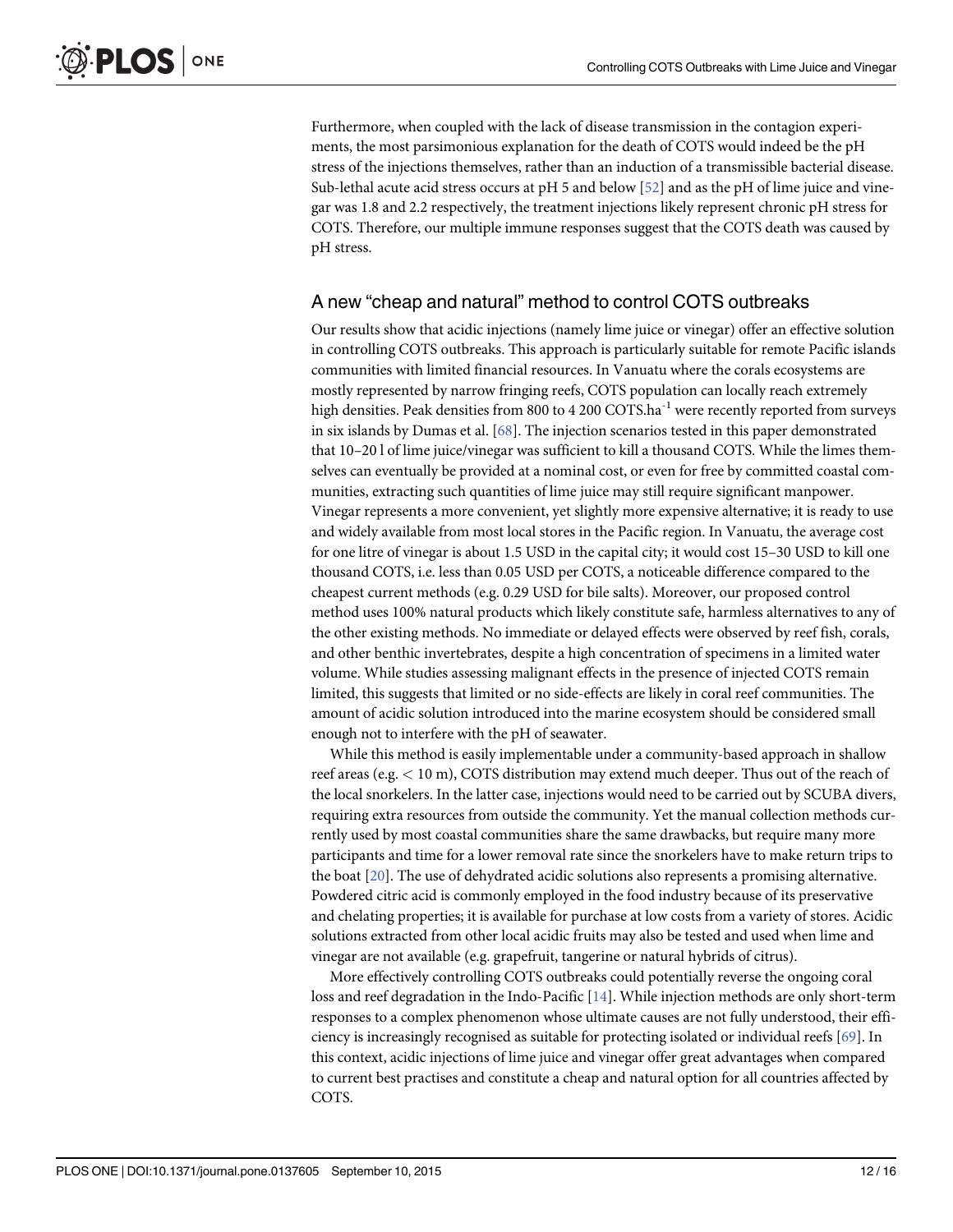#### <span id="page-12-0"></span>Supporting Information

[S1 File.](http://www.plosone.org/article/fetchSingleRepresentation.action?uri=info:doi/10.1371/journal.pone.0137605.s001) Detailed methods for: Mechanistic basis for death from acidic solutions. (DOCX)

#### Acknowledgments

The authors wish to express their warmest thanks to the staff of the Vanuatu Fisheries Department in Port-Vila and the coastal communities involved in this project. We wish to thank Iago Bonnici for fruitful discussions and help, to Christine Sidobre at CRIOBE for preparing the solutions for the immunity measures and to the students and teachers of Lycée Français Le Clézio of Port-Vila.

Authors personal contribution. GM (field work, data elaboration and interpretation, statistical analyses, manuscript preparation and editing), SG (research strategy, manuscript preparation), SM (immunological analyses, statistical analyses, data interpretation, manuscript preparation and editing), MA (research strategy and manuscript editing), RB (research strategy and manuscript editing), JH (research startegy and field work), RK (field work), PD (research strategy and supervision, statistical analyses, data elaboration and interpretation, manuscript preparation and editing).

#### Author Contributions

Conceived and designed the experiments: GM SG SM PD. Performed the experiments: GM SM JH RK PD. Analyzed the data: GM SM PD. Contributed reagents/materials/analysis tools: GM SG SM JH RK. Wrote the paper: GM SG SM MA RB PD.

#### References

- [1.](#page-1-0) Barham EG, Gowdy RW, Wolfson FH. Acanthaster (Echinodermata, Asteroidea) in the Gulf of California. US Nat Mar Fish Serv, Fish Bull. 1973; 71:927–942.
- 2. Pearson RG. Recovery and recolonization of coral reefs. Mar Ecol Prog Ser. 1981; 4:105–122.
- 3. Cameron AM, Endean R, DeVantier LM. Predation on massive corals: Are devastating population outbreaks of Acanthaster planci novel events? Mar Ecol Prog Ser. 1991; 75:251–258.
- 4. Schleyer MH, Celliers L. Biodiversity on the marginal coral reefs of South Africa: what does the future hold? Zool Verh. 2003; 345:387–400.
- [5.](#page-1-0) Adjeroud M, Michonneau F, Edmunds PJ, Chancerelle Y, Lison De Loma T, Penin L, et al. Recurrent disturbances, recovery trajectories, and resilience of coral assemblages on a South Central Pacific reef. Coral Reefs. 2009; 28:775–780.
- [6.](#page-1-0) Birkeland CE, Lucas JS. Acanthaster planci: major management problems of coral reefs. CRC Press, Boca Raton, Florida; 1990. 257 p.
- [7.](#page-1-0) Celliers L, Schleyer M. Observation on the behaviour and character of an Acanthaster planci (L.) aggregation in a high-latitude coral community in South Africa. West Indian Ocean J Mar Sci. 2006; 5(1):105– 113.
- [8.](#page-1-0) Sano M. Stability of reef fish assemblages: responses to coral recovery after catastrophic predation by Acanthaster planci. Mar Ecol Prog Ser. 2000; 198:121–130.
- 9. Wilson SK, Graham NAJ, Pratchett MS, Jones GP, Polunin NVC. Multiple disturbances and the global degradation of coral reefs: are reef fishes at risk or resilient? Glob Change Biol. 2006; 12:2220–2234.
- 10. Kayal M, Vercelloni J, Lison De Loma TL, Bosserelle P, Chancerelle Y, Geoffroy S, et al. Predator crown-of-thorns seastar (Acanthaster planci) outbreak, mass mortality of corals, and cascading effects on reef fish and benthic communities. PLoS One. 2012; 7:e47363. doi: [10.1371/journal.pone.0047363](http://dx.doi.org/10.1371/journal.pone.0047363) PMID: [23056635](http://www.ncbi.nlm.nih.gov/pubmed/23056635)
- [11.](#page-1-0) Leray M, Beraud M, Anker A, Chancerelle Y, Mills SC. Consequences of an outbreak of the corallivorous seastar, Acanthaster planci, on Pocillopora sp. populations and associated decapod and fish communities. PLoS One. 2012; 7:e35456.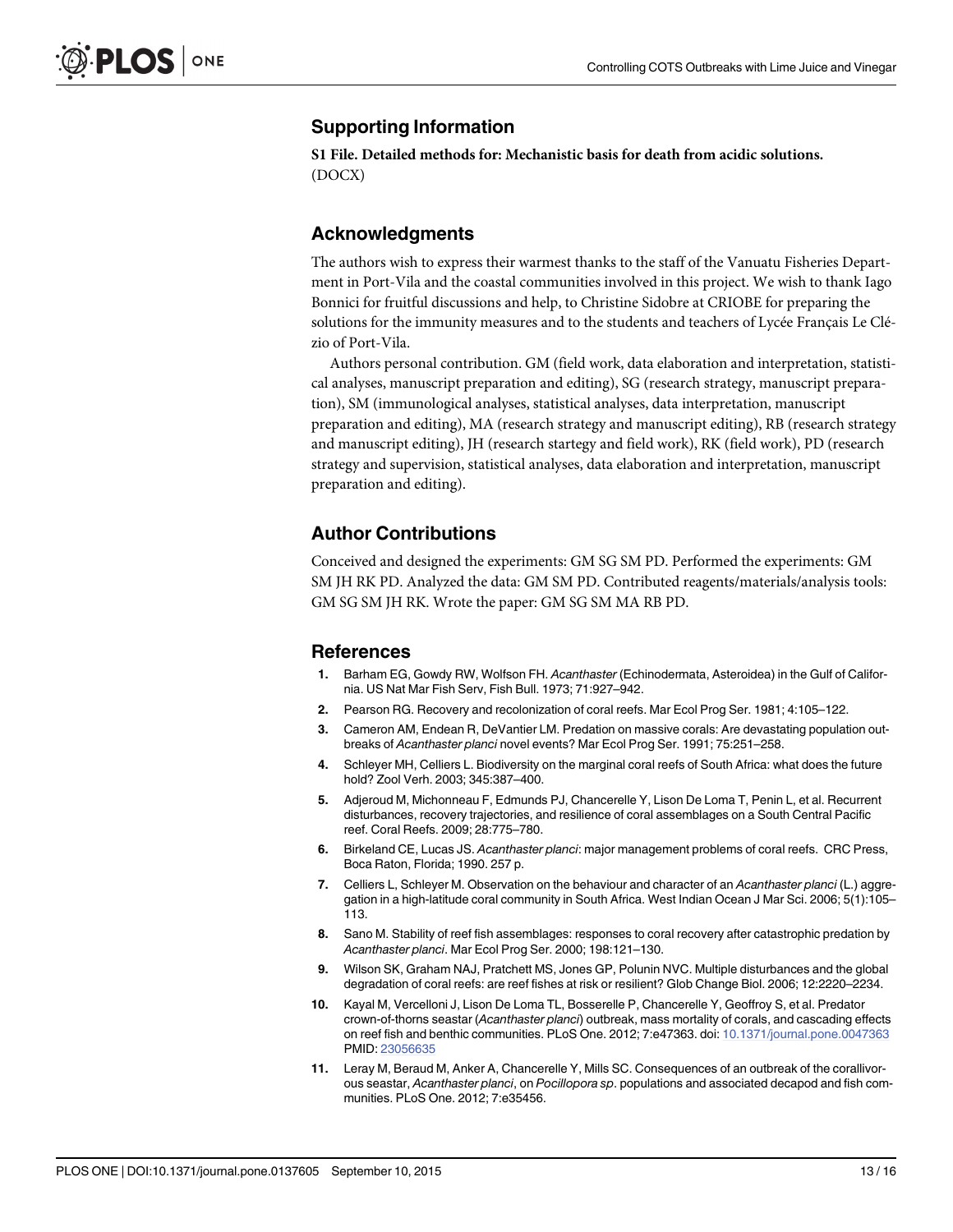- <span id="page-13-0"></span>[12.](#page-1-0) Bellwood DR, Hughes TP, Folke C, Nyström M. Confronting the coral reef crisis. Nature. 2004; 429:827–833. PMID: [15215854](http://www.ncbi.nlm.nih.gov/pubmed/15215854)
- [13.](#page-1-0) Bruno JF, Selig ER. Regional decline of coral cover in the Indo-Pacific: timing, extent, and subregional comparisons. PLoS One. 2007; 2:e711. PMID: [17684557](http://www.ncbi.nlm.nih.gov/pubmed/17684557)
- [14.](#page-1-0) De'ath G, Fabricius KE, Sweatman H, Puotinen M. The 27-year decline of coral cover on the Great Barrier Reef and its causes. Proc Natl Acad Sci USA. 2012; 109:17995–17999. doi: [10.1073/pnas.](http://dx.doi.org/10.1073/pnas.1208909109) [1208909109](http://dx.doi.org/10.1073/pnas.1208909109) PMID: [23027961](http://www.ncbi.nlm.nih.gov/pubmed/23027961)
- [15.](#page-1-0) Brodie J, Fabricius K, De'ath G, Okaji K. Are increased nutrient inputs responsible for more outbreaks of crown-of- thorns starfish? An appraisal of the evidence. Mar Pollut Bull. 2005; 51:266–278. PMID: [15757727](http://www.ncbi.nlm.nih.gov/pubmed/15757727)
- 16. Fabricius KE, Okaji K, De'ath G. Three lines of evidence to link outbreaks of the crown-of-thorns seastar Acanthaster planci to the release of larval food limitation. Coral Reefs. 2010; 29:593–605.
- [17.](#page-1-0) Mendonça VA, Al Jabri MM, Al Ajmi I, Al Muharrami M, Al Areimi M, Al Aghbari HA. Persistent and expanding population outbreaks of the corallivorous starfish Acanthaster planci in the Northwestern Indian Ocean: are they really a consequence of unsustainable starfish predator removal through overfishing in coral reefs, or a response to a changing environment? Zool Stud. 2010; 49:108–123.
- [18.](#page-1-0) Kayal M, Lenihan HS, Pau C, Penin L, Adjeroud M. Associational refuges among corals mediate impacts of a crown-of-thorns starfish Acanthaster planci outbreak. Coral Reefs. 2011; 30:827–837.
- [19.](#page-1-0) Pratchett MS, Caballes CF, Rivera-Posada JA, Sweatman HPA. Causes and consequences of outbreaks of crown-of-thorns starfishes (Acanthaster spp.). Oceanogr Mar Biol Annu Rev. 2014; 52:133e200.
- [20.](#page-1-0) Fraser N, Crawford B, Kusen J. Best practices guide for crown-of-thorns clean-ups. Coastal Resources Center, University of Rhode Island, Narragansett, Rhode Island; 2000. 38 p.
- [21.](#page-1-0) Rivera-Posada JA, Owens L, Caballes CF, Pratchett MS. The role of protein extracts in the induction of disease in Acanthaster planci. J Exp Mar Biol Ecol. 2012; 249:1–6.
- [22.](#page-1-0) Chesher RH. Acanthaster planci: impact on Pacific coral reefs. Final report to U.S. Dept of the Interior, Westinghouse. Westinghouse Research Laboratories. 1969.
- [23.](#page-1-0) Cheney DO. An analysis of the Acanthaster control programs in Guam and the Trust Territory of the Pacific Islands. Micronesica. 1973; 9:171–180
- [24.](#page-1-0) Kanayama RK. The Crown-of-thorns starfish. Aloha Aina. Dept Land Nat Resources Hawaii. 1970; 1:16–18.
- [25.](#page-1-0) Roman MR, Gauzens AL. Effects of low oxygen waters on Chesapeake Bay zooplankton. Limnol Oceanogr. 1993; 38(8):1603–1614.
- [26.](#page-1-0) Hoey J, Chin A (2004) "Crown-of-thorns seastar," in The State of the Great Barrier Reef on-Line, Chin A., Ed., Great Barrier Reef Marine Park Authority, Townsville, Australia; 2004.
- [27.](#page-1-0) Branham JM, Reed SA, Baisley JH, Caperon J. Coral-eating sea stars Acanthaster planci in Hawaii. Science. 1971; 172:1155–1157. PMID: [17839824](http://www.ncbi.nlm.nih.gov/pubmed/17839824)
- [28.](#page-1-0) Yanong RP. Use of copper in marine aquaculture and aquarium systems. Institute of Food and Agricultural Sciences (IFAS), University of Florida, Gainesville, Florida; 2010.
- [29.](#page-1-0) Pratchett MS. An infectious disease in crown-of-thorns starfish on the Great Barrier Reef. Coral Reefs. 1999; 18:272.
- [30.](#page-1-0) Kobayashi T, Enomoto S, Sakazaki R, Kuwahara S. A new selective medium for pathogenic vibrios: T. C.B.S. agar modified Nakanishi agar. Nippon Saikingaku Zasshi.1963; 18:387–392.
- [31.](#page-1-0) Rivera-Posada JA, Pratchett M, Cano-Gómez A, Arango-Gómez JD, Owens L. Injection of Acanthaster planci with thiosulfate-citrate-bile-sucrose agar (TCBS). I. Disease induction. Dis Aquat Org. 2011; 97:85–94. doi: [10.3354/dao02401](http://dx.doi.org/10.3354/dao02401) PMID: [22303625](http://www.ncbi.nlm.nih.gov/pubmed/22303625)
- [32.](#page-1-0) Rivera-Posada JA, Caballes CF, Pratchett MS. Lethal doses of oxbile, peptones and thiosulfate-citratebile-sucrose agar (TCBS) for Acanthaster planci, exploring alternative population control options. Mar Pollut Bull. 2013; 75:133–139. doi: [10.1016/j.marpolbul.2013.07.053](http://dx.doi.org/10.1016/j.marpolbul.2013.07.053) PMID: [23972677](http://www.ncbi.nlm.nih.gov/pubmed/23972677)
- [33.](#page-1-0) Johnson DB, Moran PJ, Driml S. Evaluation of a crown-of-thorns seastar (Acanthaster planci) control program at Grub Reef (central Great Barrier Reef). Coral Reefs. 1990; 9:167–171.
- [34.](#page-1-0) Kuroshio Biological Research Foundation. Crown-of-thorns seastar control manual. Introduction to acetic acid injection method. Chugoku-Shikoku Regional Environmental Office; 2012. 32 p.
- [35.](#page-1-0) Yamamoto T, Otsuka T. Experimental validation of dilute acetic acid solution injection to control crownof-thorns seastar (Acanthaster planci). Naturalistae. 2013; 17:63–65.
- [36.](#page-2-0) Naviti W, Aston J. Status of coral reef fish resources of Vanuatu. The Regional Symposium on coral reef in the Pacific: Status and monitoring; Resource and Management; Noumea, New Caledonia; 2000.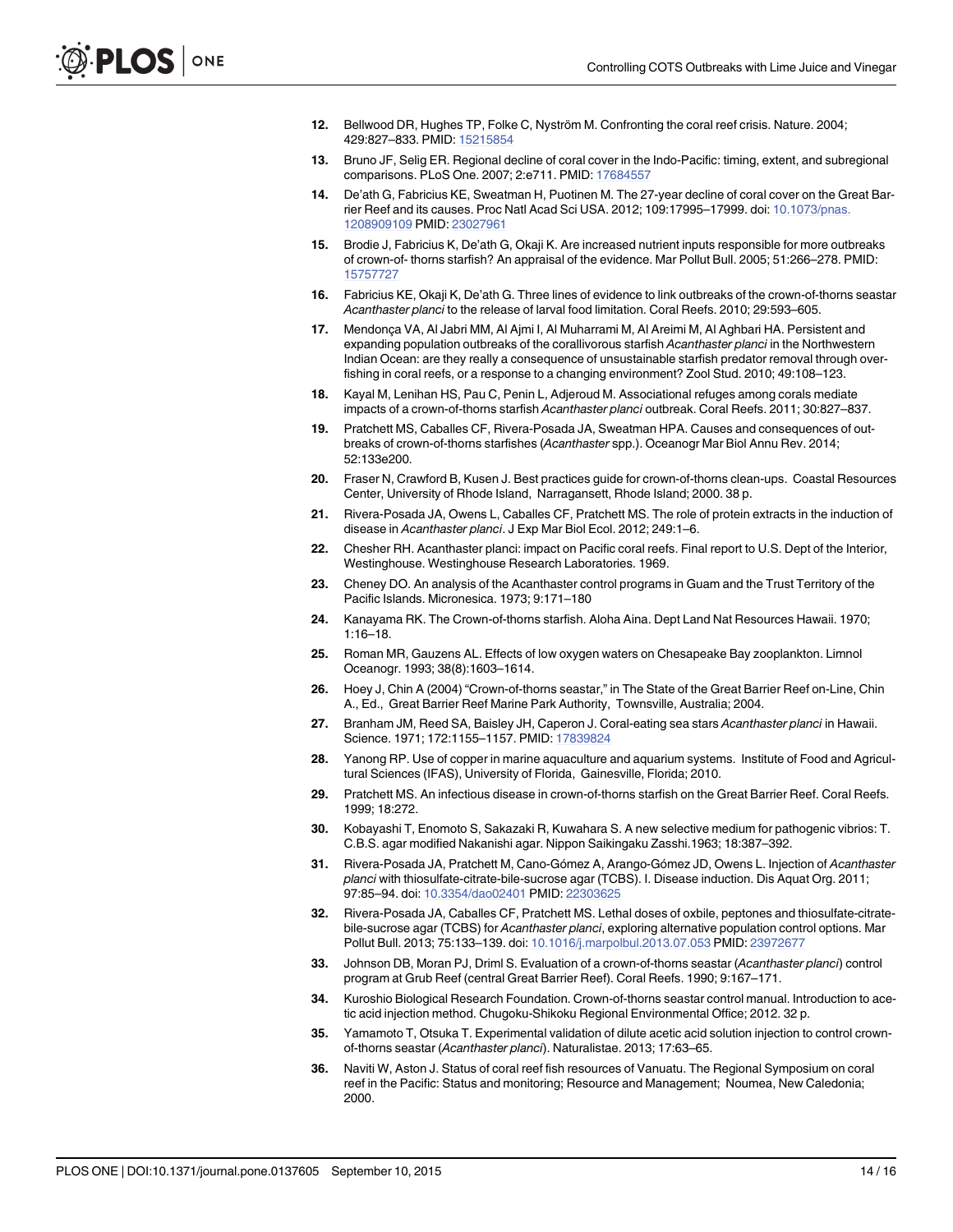- <span id="page-14-0"></span>37. Friedman KJ, Pakoa K, Kronen M, Chapman LB, Sauni S, Vigliola L, Boblin P, Magron F. Vanuatu country report: profiles and results from survey work at Paunangisu village, Moso island, Uri and Uripiv island, and the Maskelyne archipelago. Pac Regional Ocean Coast Fish Dev Progr (PROCFish/C/ CoFish). Noumea, New Caledonia: Secretariat of the Pacific Community; 2008. 391 p.
- 38. Dumas P, Ham J, Amos G, Moutardier G (2014a) Community-based management of Crowns-of-thorns in Emae, Vanuatu. MANAO project, site report, Fisheries Department of Vanuatu, Port-Vila;2014.
- 39. Dumas P, Ham J, Kaku R, Moutardier G. Community-based management of Crowns-of-thorns in Emao, Vanuatu. MANAO project, site report. Fisheries Department of Vanuatu, Port-Vila; 2014.
- [40.](#page-2-0) Dumas P, Ham J, Kaku R. Community-based management of Crown-of-thorns outbreak in Santo. Final report, ADB Programme. Fisheries Department of Vanuatu, Port-Vila; 2014.
- [41.](#page-4-0) Mills SC. Density-dependent prophylaxis in the coral-eating crown-of-thorns sea star, Acanthaster planci. Coral Reefs. 2012; 31:603–612.
- [42.](#page-4-0) Bekri K, Pelletier E. Trophic transfer and in vivo immunotoxicological effects of tributyltin (TBT) in polar seastar Leptasterias polaris. Aquat Toxicol. 2004; 66:39–53. PMID: [14687978](http://www.ncbi.nlm.nih.gov/pubmed/14687978)
- [43.](#page-4-0) Lowe DM, Fossato VU, Depledge MH. Contaminant induced lysosomal membrane damage in blood cells of mussels Mytilus galloprovincialis from Venice Lagoon: an in vitro study. Mar Ecol Prog Ser. 1995; 129:189–196.
- [44.](#page-10-0) Lowe DM, Soverchia C, Moore MN. Lysosomal membrane responses in the blood and digestive cells of mussels experimentally exposed to fluoranthene. Aquatic Toxicol. 1995; 33:105–112.
- [45.](#page-4-0) Song L, Li XX, Clarke S, Wang T, Bott K. The application of neutral red retention assay to evaluate the differences in stress responses to sexual maturation and spawning between different sizes of Pacific oyster, Crassostrea gigas (Thunberg). J Shellfish Res. 2007; 26:493–499.
- [46.](#page-8-0) Ormond RFG, Campbell AC. Formation and breakdown of Acanthaster planci aggregation in the Red Sea. Proc 2nd Int Coral Reef Symp. 1974; 1:595–619.
- [47.](#page-8-0) Glynn PW. Acanthaster population regulation by a shrimp and a worm. Internat Coral Reef Symp, Manilla, Philippines; 1981.
- [48.](#page-8-0) Glynn PW. An amphinomid worm predator of the crown-of-thorns sea star and general predation on asteroids in eastern and western Pacific coral reef. Bull Mar Sci. 1984; 35(1):54–71.
- [49.](#page-8-0) Koonjul MS, Mangar V, Luchmun JP. Eradication of crown-of-thorns star (Acanthaster planci) infestation in a patch reef in the lagoo off Ile Aux Cerfs. Mauritius Annu Meeting Agric Scientists. 2003;333– 338.
- [50.](#page-8-0) De Dios HHY, Sotto FB, Dy DT, Ilano AS. Response of Acanthaster planci (Echinodermata: Asteroidea) to hypersaline solution: Its potential application to population control. Galaxea. 2015; 17:23–30.
- [51.](#page-8-0) Great Barrier Reef Marine Park Authority. Crown-of-thorns starfish control guidelines, GBRMPA, Townsville; 2004.
- [52.](#page-10-0) Wang WN, Wang AL, Chen L, Liu Y, Sun RY. Effects of pH on survival, phosphorus concentration. adenylate energy charge and Na+ K+ ATPase activities of Penaeus chinensis Osbeck juveniles. Aquatic Toxicol. 2002; 60:75–83.
- [53.](#page-10-0) Lowe DM, Moore MN, Evans BM. Contaminant impact on interactions of molecular probes with lysosomes in living hepatocytes from dab Limanda limanda. Mar Ecol Prog Ser. 1992; 91:135–140.
- [54.](#page-10-0) Ohkuma S, Moriyama Y, Takano T. Identification and characterisation of a proton pump on lysosomes by fluorescein isothiocyanate-dextran fluoresence. Proc Natl Acad Sci USA. 1982; 79:2758–2762. PMID: [6178109](http://www.ncbi.nlm.nih.gov/pubmed/6178109)
- [55.](#page-10-0) Lowe DM, Pipe RK. Contaminant induced lysosomal membrane damage in marine mussel digestive cells: an in vitro study. Aquat Toxicol. 1994; 30:357–65.
- [56.](#page-10-0) McCall CE, Katayama I, Cotran RS, Finland M. Lysosomal and ultrastructural changes in human "toxic" neutrophils during bacterial infection. J Exp Med. 1968; 129:267–293.
- [57.](#page-10-0) Johansson A-C, Appelqvist H, Nilsson C, Kagedal K, Roberg K, Ollinger K. Regulation of apoptosisassociated lysosomal membrane permeabilization. Apoptosis. 2010; 15:527–540. doi: [10.1007/](http://dx.doi.org/10.1007/s10495-009-0452-5) [s10495-009-0452-5](http://dx.doi.org/10.1007/s10495-009-0452-5) PMID: [20077016](http://www.ncbi.nlm.nih.gov/pubmed/20077016)
- [58.](#page-10-0) Hauton C, Hawkins LE, Hutchinson S. The use of the neutral red retention assay to examine the effects of temperature and salinity on haemocytes of the European flat oyster Ostrea edulis (L). Comp Biochem Physiol. 1998; 119:619–623.
- [59.](#page-10-0) Ciacci C, Citterio B, Betti M, Canonico B, Roch P, Canesi L. Functional differential immune responses of Mytilus galloprovincialis to bacterial challenge. Comp Biochem Physiol. 2009; 153:365–371.
- [60.](#page-10-0) Song YL, Hsieh YT. Immunostimulation of tiger shrimp (Penaeus monodon) hemocytes for generation of microbial substances analysis of reactive oxygen species. Dev Comp Immunol. 1994; 18:201–209. PMID: [8001699](http://www.ncbi.nlm.nih.gov/pubmed/8001699)